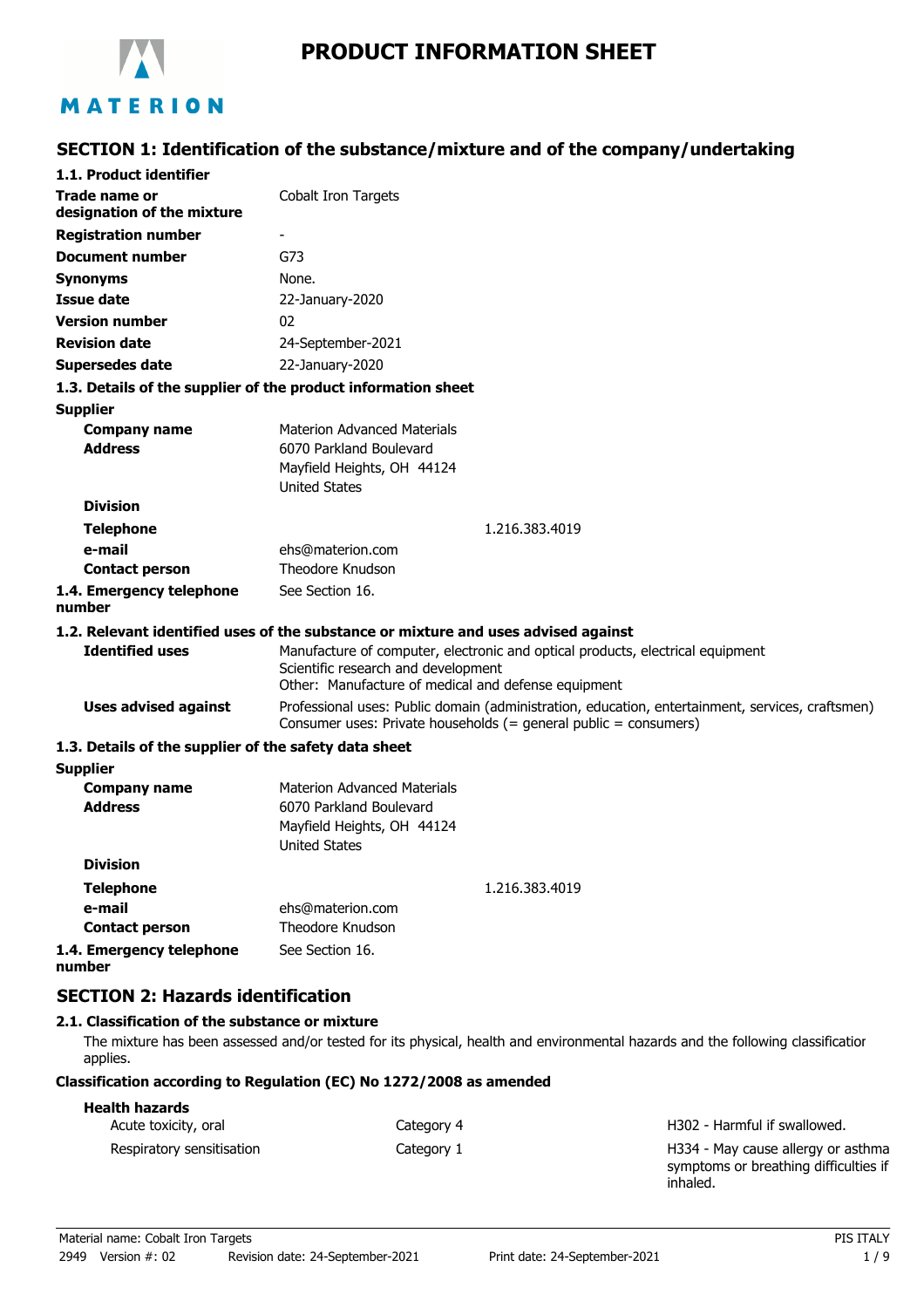|             | Skin sensitisation                                          |                                   | Category 1                                                                                                                                                                                                                                                                                                                                                                           | H317 - May cause an allergic skin<br>reaction.                                      |
|-------------|-------------------------------------------------------------|-----------------------------------|--------------------------------------------------------------------------------------------------------------------------------------------------------------------------------------------------------------------------------------------------------------------------------------------------------------------------------------------------------------------------------------|-------------------------------------------------------------------------------------|
|             | Carcinogenicity                                             |                                   | Category 1B                                                                                                                                                                                                                                                                                                                                                                          | H350 - May cause cancer.                                                            |
|             |                                                             |                                   | Specific target organ toxicity - single exposureCategory 3 respiratory tract irritation                                                                                                                                                                                                                                                                                              | H335 - May cause respiratory<br>irritation.                                         |
|             | Specific target organ toxicity - repeated<br>exposure       |                                   | Category 1 (Lung)                                                                                                                                                                                                                                                                                                                                                                    | H372 - Causes damage to organs<br>(Lung) through prolonged or<br>repeated exposure. |
|             | <b>Hazard summary</b><br>cause adverse health effects.      |                                   | Harmful if swallowed. Causes damage to organs through prolonged or repeated exposure. May<br>cause cancer. May cause irritation to the respiratory system. May cause allergy or asthma<br>symptoms or breathing difficulties if inhaled. May cause an allergic skin reaction. Prolonged<br>exposure may cause chronic effects. Occupational exposure to the substance or mixture may |                                                                                     |
|             | 2.2. Label elements                                         |                                   |                                                                                                                                                                                                                                                                                                                                                                                      |                                                                                     |
|             | Label according to Regulation (EC) No. 1272/2008 as amended |                                   |                                                                                                                                                                                                                                                                                                                                                                                      |                                                                                     |
|             | <b>Contains:</b>                                            | Cobalt, Iron                      |                                                                                                                                                                                                                                                                                                                                                                                      |                                                                                     |
|             | <b>Hazard pictograms</b>                                    |                                   |                                                                                                                                                                                                                                                                                                                                                                                      |                                                                                     |
|             | <b>Signal word</b>                                          | Danger                            |                                                                                                                                                                                                                                                                                                                                                                                      |                                                                                     |
|             | <b>Hazard statements</b>                                    |                                   |                                                                                                                                                                                                                                                                                                                                                                                      |                                                                                     |
|             | H302                                                        | Harmful if swallowed.             |                                                                                                                                                                                                                                                                                                                                                                                      |                                                                                     |
|             | H317                                                        |                                   | May cause an allergic skin reaction.                                                                                                                                                                                                                                                                                                                                                 |                                                                                     |
|             | H334                                                        |                                   | May cause allergy or asthma symptoms or breathing difficulties if inhaled.                                                                                                                                                                                                                                                                                                           |                                                                                     |
|             | H335                                                        | May cause respiratory irritation. |                                                                                                                                                                                                                                                                                                                                                                                      |                                                                                     |
|             | H350                                                        | May cause cancer.                 |                                                                                                                                                                                                                                                                                                                                                                                      |                                                                                     |
|             | H372                                                        |                                   | Causes damage to organs (Lung) through prolonged or repeated exposure.                                                                                                                                                                                                                                                                                                               |                                                                                     |
|             |                                                             |                                   |                                                                                                                                                                                                                                                                                                                                                                                      |                                                                                     |
|             | <b>Precautionary statements</b>                             |                                   |                                                                                                                                                                                                                                                                                                                                                                                      |                                                                                     |
|             | <b>Prevention</b>                                           |                                   |                                                                                                                                                                                                                                                                                                                                                                                      |                                                                                     |
|             | P201                                                        |                                   | Obtain special instructions before use.                                                                                                                                                                                                                                                                                                                                              |                                                                                     |
|             | P202                                                        |                                   | Do not handle until all safety precautions have been read and understood.                                                                                                                                                                                                                                                                                                            |                                                                                     |
|             | P260                                                        |                                   | Do not breathe dust/fume/gas/mist/vapours/spray.                                                                                                                                                                                                                                                                                                                                     |                                                                                     |
|             | P <sub>264</sub>                                            | Wash thoroughly after handling.   |                                                                                                                                                                                                                                                                                                                                                                                      |                                                                                     |
|             | P270                                                        |                                   | Do not eat, drink or smoke when using this product.                                                                                                                                                                                                                                                                                                                                  |                                                                                     |
|             | P271                                                        |                                   | Use only outdoors or in a well-ventilated area.                                                                                                                                                                                                                                                                                                                                      |                                                                                     |
|             | P272                                                        |                                   | Contaminated work clothing should not be allowed out of the workplace.                                                                                                                                                                                                                                                                                                               |                                                                                     |
|             | P280                                                        |                                   | Wear protective gloves/protective clothing/eye protection/face protection.                                                                                                                                                                                                                                                                                                           |                                                                                     |
|             | P284                                                        | Wear respiratory protection.      |                                                                                                                                                                                                                                                                                                                                                                                      |                                                                                     |
|             | <b>Response</b>                                             |                                   |                                                                                                                                                                                                                                                                                                                                                                                      |                                                                                     |
|             | $P301 + P312$                                               |                                   | IF SWALLOWED: Call a POISON CENTRE/doctor if you feel unwell.                                                                                                                                                                                                                                                                                                                        |                                                                                     |
|             | P330                                                        | Rinse mouth.                      |                                                                                                                                                                                                                                                                                                                                                                                      |                                                                                     |
|             | $P302 + P352$                                               |                                   | IF ON SKIN: Wash with plenty of water.                                                                                                                                                                                                                                                                                                                                               |                                                                                     |
|             | $P304 + P340$                                               |                                   | IF INHALED: Remove person to fresh air and keep comfortable for breathing.                                                                                                                                                                                                                                                                                                           |                                                                                     |
|             | $P308 + P313$                                               |                                   | IF exposed or concerned: Get medical advice/attention.                                                                                                                                                                                                                                                                                                                               |                                                                                     |
|             | $P333 + P313$                                               |                                   | If skin irritation or rash occurs: Get medical advice/attention.                                                                                                                                                                                                                                                                                                                     |                                                                                     |
|             | $P342 + P311$                                               |                                   | If experiencing respiratory symptoms: Call a POISON CENTRE/doctor.                                                                                                                                                                                                                                                                                                                   |                                                                                     |
|             | $P362 + P364$                                               |                                   | Take off contaminated clothing and wash it before reuse.                                                                                                                                                                                                                                                                                                                             |                                                                                     |
|             | <b>Storage</b>                                              |                                   |                                                                                                                                                                                                                                                                                                                                                                                      |                                                                                     |
|             | $P403 + P233$<br>P405                                       | Store locked up.                  | Store in a well-ventilated place. Keep container tightly closed.                                                                                                                                                                                                                                                                                                                     |                                                                                     |
|             |                                                             |                                   |                                                                                                                                                                                                                                                                                                                                                                                      |                                                                                     |
|             | <b>Disposal</b>                                             |                                   |                                                                                                                                                                                                                                                                                                                                                                                      |                                                                                     |
|             | P501                                                        |                                   | Dispose of contents/container in accordance with local/regional/national/international regulations.                                                                                                                                                                                                                                                                                  |                                                                                     |
| information | <b>Supplemental label</b>                                   |                                   | For further information, please contact the Product Stewardship Department at +1.216.383.4019.                                                                                                                                                                                                                                                                                       |                                                                                     |
|             | 2.3. Other hazards                                          |                                   | Not a PBT or vPvB substance or mixture.                                                                                                                                                                                                                                                                                                                                              |                                                                                     |
|             |                                                             |                                   |                                                                                                                                                                                                                                                                                                                                                                                      |                                                                                     |

## **SECTION 3: Composition/information on ingredients**

### **3.2. Mixtures**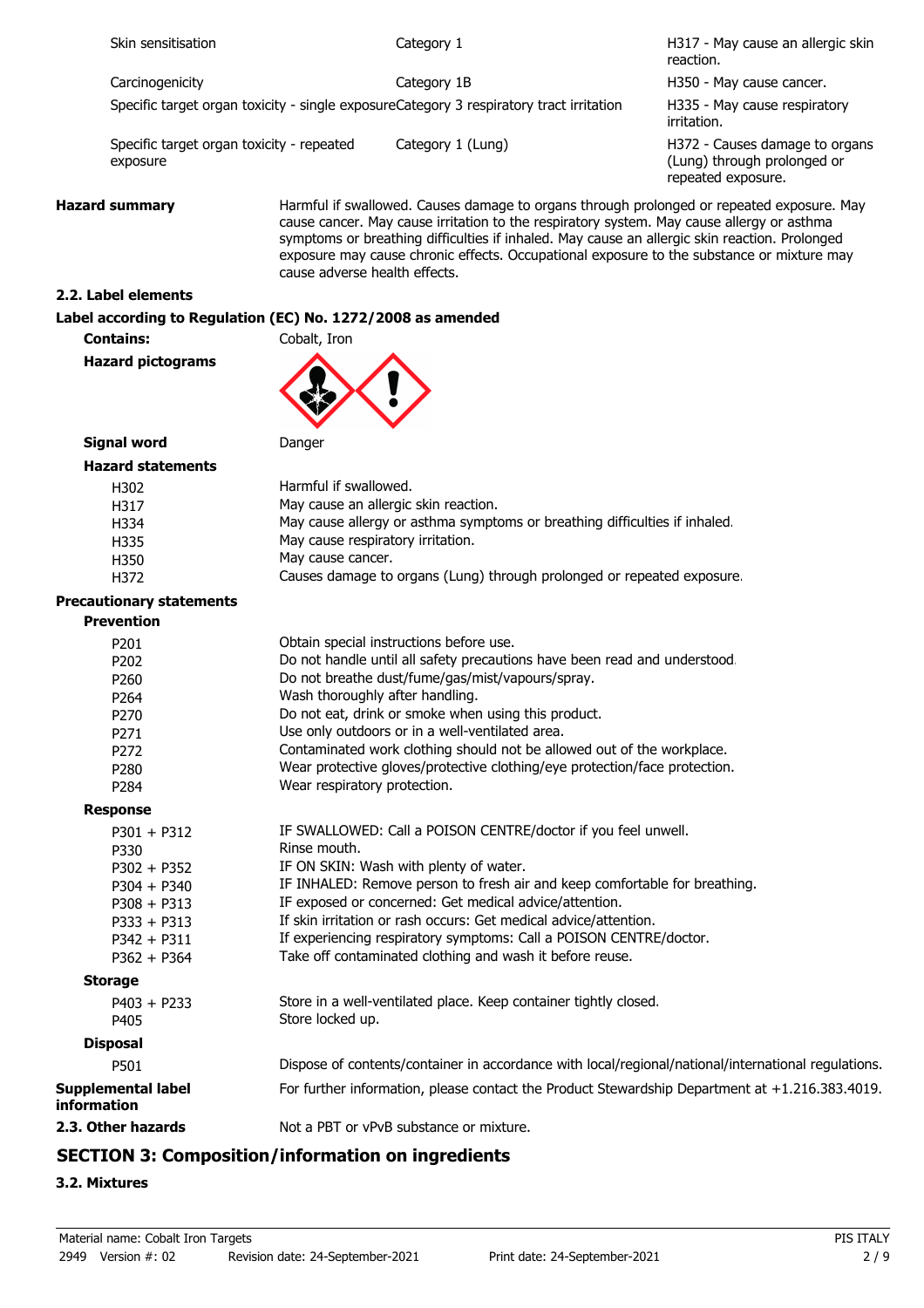| <b>General information</b>                                                               |                                       |                                                      |                                                                                                                                                                                                                                                                                                                                                                                                                 |              |
|------------------------------------------------------------------------------------------|---------------------------------------|------------------------------------------------------|-----------------------------------------------------------------------------------------------------------------------------------------------------------------------------------------------------------------------------------------------------------------------------------------------------------------------------------------------------------------------------------------------------------------|--------------|
| <b>Chemical name</b>                                                                     | $\frac{1}{2}$                         | CAS-No. / EC<br>No.                                  | <b>REACH Registration No. Index No.</b>                                                                                                                                                                                                                                                                                                                                                                         | <b>Notes</b> |
| Cobalt                                                                                   | $70 - 80$                             | 7440-48-4<br>231-158-0                               | 01-2119517392-44-0000 027-001-00-9                                                                                                                                                                                                                                                                                                                                                                              |              |
|                                                                                          |                                       | 1B; H350, Repr. 2; H361                              | Classification: Acute Tox. 4;H302, Skin Sens. 1;H317, Resp. Sens. 1;H334, Carc.                                                                                                                                                                                                                                                                                                                                 |              |
| Iron                                                                                     | $20 - 30$                             | 7439-89-6<br>231-096-4                               |                                                                                                                                                                                                                                                                                                                                                                                                                 |              |
|                                                                                          | <b>Classification: STOT RE 1;H372</b> |                                                      |                                                                                                                                                                                                                                                                                                                                                                                                                 |              |
| <b>SECTION 4: First aid measures</b>                                                     |                                       |                                                      |                                                                                                                                                                                                                                                                                                                                                                                                                 |              |
| <b>General information</b>                                                               |                                       | attendance. Wash contaminated clothing before reuse. | IF exposed or concerned: Get medical advice/attention. If you feel unwell, seek medical advice<br>(show the label where possible). Ensure that medical personnel are aware of the material(s)<br>involved, and take precautions to protect themselves. Show this safety data sheet to the doctor in                                                                                                             |              |
| 4.1. Description of first aid measures                                                   |                                       |                                                      |                                                                                                                                                                                                                                                                                                                                                                                                                 |              |
| <b>Inhalation</b>                                                                        | doctor/physician.                     |                                                      | Remove victim to fresh air and keep at rest in a position comfortable for breathing. Oxygen or<br>artificial respiration if needed. Do not use mouth-to-mouth method if victim inhaled the substance.<br>Induce artificial respiration with the aid of a pocket mask equipped with a one-way valve or other<br>proper respiratory medical device. If experiencing respiratory symptoms: Call a poison center or |              |
| <b>Skin contact</b>                                                                      |                                       |                                                      | Remove contaminated clothing immediately and wash skin with soap and water. In case of eczema<br>or other skin disorders: Seek medical attention and take along these instructions.                                                                                                                                                                                                                             |              |
| <b>Eye contact</b>                                                                       |                                       |                                                      | Rinse with water. Get medical attention if irritation develops and persists.                                                                                                                                                                                                                                                                                                                                    |              |
| <b>Ingestion</b>                                                                         |                                       | Get medical advice/attention if you feel unwell.     | Rinse mouth. If vomiting occurs, keep head low so that stomach content doesn't get into the lungs.                                                                                                                                                                                                                                                                                                              |              |
| 4.2. Most important<br>symptoms and effects, both<br>acute and delayed                   |                                       |                                                      | May cause respiratory irritation. May cause an allergic skin reaction.                                                                                                                                                                                                                                                                                                                                          |              |
| 4.3. Indication of any<br>immediate medical attention<br>and special treatment<br>needed |                                       | under observation. Symptoms may be delayed.          | Provide general supportive measures and treat symptomatically. Keep victim warm. Keep victim                                                                                                                                                                                                                                                                                                                    |              |
| <b>SECTION 5: Firefighting measures</b>                                                  |                                       |                                                      |                                                                                                                                                                                                                                                                                                                                                                                                                 |              |
| <b>General fire hazards</b>                                                              |                                       | No unusual fire or explosion hazards noted.          |                                                                                                                                                                                                                                                                                                                                                                                                                 |              |
| 5.1. Extinguishing media<br>Suitable extinguishing<br>media                              | Powder. Dry sand.                     |                                                      |                                                                                                                                                                                                                                                                                                                                                                                                                 |              |
| Unsuitable extinguishing<br>media                                                        | Water.                                |                                                      |                                                                                                                                                                                                                                                                                                                                                                                                                 |              |
| 5.2. Special hazards arising<br>from the substance or<br>mixture                         | This product is not flammable.        |                                                      |                                                                                                                                                                                                                                                                                                                                                                                                                 |              |
| 5.3. Advice for firefighters                                                             |                                       |                                                      |                                                                                                                                                                                                                                                                                                                                                                                                                 |              |
| <b>Special protective</b><br>equipment for<br>firefighters                               |                                       |                                                      | Firefighters must use standard protective equipment including flame retardant coat, helmet with<br>face shield, gloves, rubber boots, and in enclosed spaces, SCBA.                                                                                                                                                                                                                                             |              |
| <b>Special firefighting</b><br>procedures                                                |                                       | Use water spray to cool unopened containers.         |                                                                                                                                                                                                                                                                                                                                                                                                                 |              |
| <b>Specific methods</b>                                                                  |                                       |                                                      | Use standard firefighting procedures and consider the hazards of other involved materials.                                                                                                                                                                                                                                                                                                                      |              |
| <b>SECTION 6: Accidental release measures</b>                                            |                                       |                                                      |                                                                                                                                                                                                                                                                                                                                                                                                                 |              |
| 6.1. Personal precautions, protective equipment and emergency procedures                 |                                       |                                                      |                                                                                                                                                                                                                                                                                                                                                                                                                 |              |

|                                   | 0.1. Fel solidi precautions, protective equipment and emergency procedures                    |
|-----------------------------------|-----------------------------------------------------------------------------------------------|
| For non-emergency<br>personnel    | Keep unnecessary personnel away. For personal protection, see section 8 of the PIS.           |
| For emergency<br>responders       | Keep unnecessary personnel away. Use personal protection recommended in Section 8 of the PIS. |
| 6.2. Environmental<br>precautions | Prevent further leakage or spillage if safe to do so.                                         |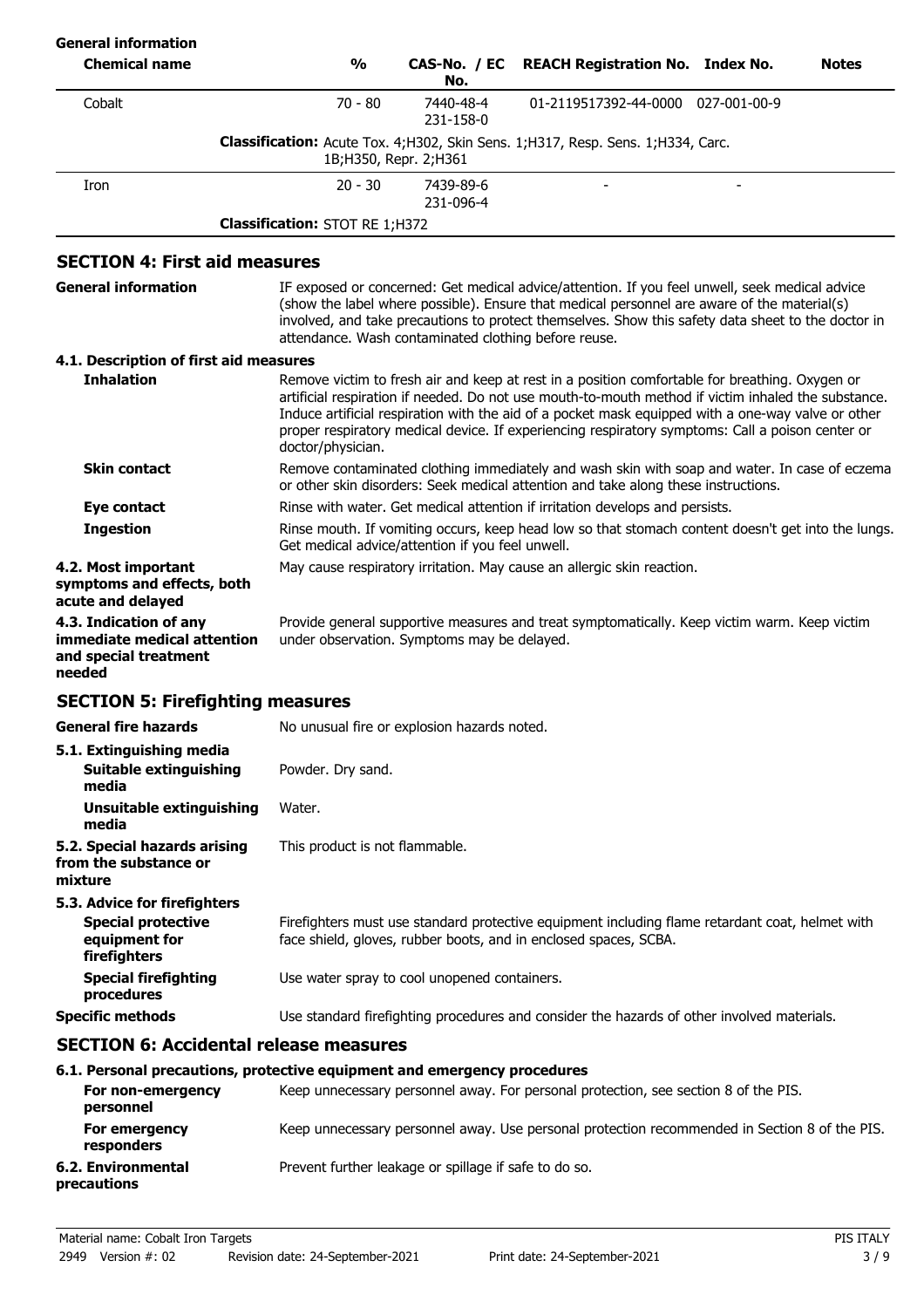| 6.3. Methods and material for<br>containment and cleaning up | Stop the flow of material, if this is without risk.                                                                                            |
|--------------------------------------------------------------|------------------------------------------------------------------------------------------------------------------------------------------------|
|                                                              | Large Spills: Wet down with water and dike for later disposal.                                                                                 |
|                                                              | Small Spills: Sweep up or vacuum up spillage and collect in suitable container for disposal. For<br>waste disposal, see section 13 of the PIS. |
| 6.4. Reference to other<br>sections                          | Not available.                                                                                                                                 |
| <b>SECTION 7: Handling and storage</b>                       |                                                                                                                                                |
| 7.1. Precautions for safe<br>handling                        | Observe good industrial hygiene practices.                                                                                                     |
| 7.2. Conditions for safe<br>storage, including any           | Store away from incompatible materials (see Section 10 of the PIS).                                                                            |

## **SECTION 8: Exposure controls/personal protection**

#### **8.1. Control parameters**

**incompatibilities**

#### **Occupational exposure limits**

**7.3. Specific end use(s)** Not available.

| <b>Italy. Occupational Exposure Limits</b><br><b>Components</b> | <b>Type</b>                                                               | <b>Value</b>                                                                                                                                                                                                                                                                                                                                                                                           |
|-----------------------------------------------------------------|---------------------------------------------------------------------------|--------------------------------------------------------------------------------------------------------------------------------------------------------------------------------------------------------------------------------------------------------------------------------------------------------------------------------------------------------------------------------------------------------|
| Cobalt (CAS 7440-48-4)                                          | <b>TWA</b>                                                                | $0,02$ mg/m3                                                                                                                                                                                                                                                                                                                                                                                           |
| <b>Biological limit values</b>                                  | No biological exposure limits noted for the ingredient(s).                |                                                                                                                                                                                                                                                                                                                                                                                                        |
| <b>Recommended monitoring</b><br>procedures                     | Follow standard monitoring procedures.                                    |                                                                                                                                                                                                                                                                                                                                                                                                        |
| Derived no effect levels<br>(DNELs)                             | Not available.                                                            |                                                                                                                                                                                                                                                                                                                                                                                                        |
| <b>Predicted no effect</b><br>concentrations (PNECs)            | Not available.                                                            |                                                                                                                                                                                                                                                                                                                                                                                                        |
| 8.2. Exposure controls                                          |                                                                           |                                                                                                                                                                                                                                                                                                                                                                                                        |
| <b>Appropriate engineering</b><br>controls                      |                                                                           | Good general ventilation (typically 10 air changes per hour) should be used. Ventilation rates should<br>be matched to conditions. If applicable, use process enclosures, local exhaust ventilation, or other<br>engineering controls to maintain airborne levels below recommended exposure limits. If exposure<br>limits have not been established, maintain airborne levels to an acceptable level. |
|                                                                 | Individual protection measures, such as personal protective equipment     |                                                                                                                                                                                                                                                                                                                                                                                                        |
| <b>General information</b>                                      | with the supplier of the personal protective equipment.                   | Personal protection equipment should be chosen according to the CEN standards and in discussion                                                                                                                                                                                                                                                                                                        |
| Eye/face protection                                             |                                                                           | Wear approved safety glasses, goggles, face shield and/or welder's helmet when risk of eye injury<br>is present, particularly during operations that generate dust, mist or fume.                                                                                                                                                                                                                      |
| <b>Skin protection</b>                                          |                                                                           |                                                                                                                                                                                                                                                                                                                                                                                                        |
| - Hand protection                                               | Wear gloves to prevent metal cuts and skin abrasions during handling.     |                                                                                                                                                                                                                                                                                                                                                                                                        |
| - Other                                                         | Wear suitable protective clothing.                                        |                                                                                                                                                                                                                                                                                                                                                                                                        |
| <b>Respiratory protection</b>                                   | In case of insufficient ventilation, wear suitable respiratory equipment. |                                                                                                                                                                                                                                                                                                                                                                                                        |
| <b>Thermal hazards</b>                                          | Wear appropriate thermal protective clothing, when necessary.             |                                                                                                                                                                                                                                                                                                                                                                                                        |
| <b>Hygiene measures</b>                                         | remove contaminants.                                                      | Always observe good personal hygiene measures, such as washing after handling the material and<br>before eating, drinking, and/or smoking. Routinely wash work clothing and protective equipment to                                                                                                                                                                                                    |
| <b>Environmental exposure</b><br>controls                       | Environmental manager must be informed of all major releases.             |                                                                                                                                                                                                                                                                                                                                                                                                        |

## **SECTION 9: Physical and chemical properties**

#### **9.1. Information on basic physical and chemical properties**

| <b>Appearance</b>      |                 |
|------------------------|-----------------|
| <b>Physical state</b>  | Solid.          |
| Form                   | Solid.          |
| Colour                 | Bluish grey     |
| Odour                  | None.           |
| <b>Odour threshold</b> | Not applicable. |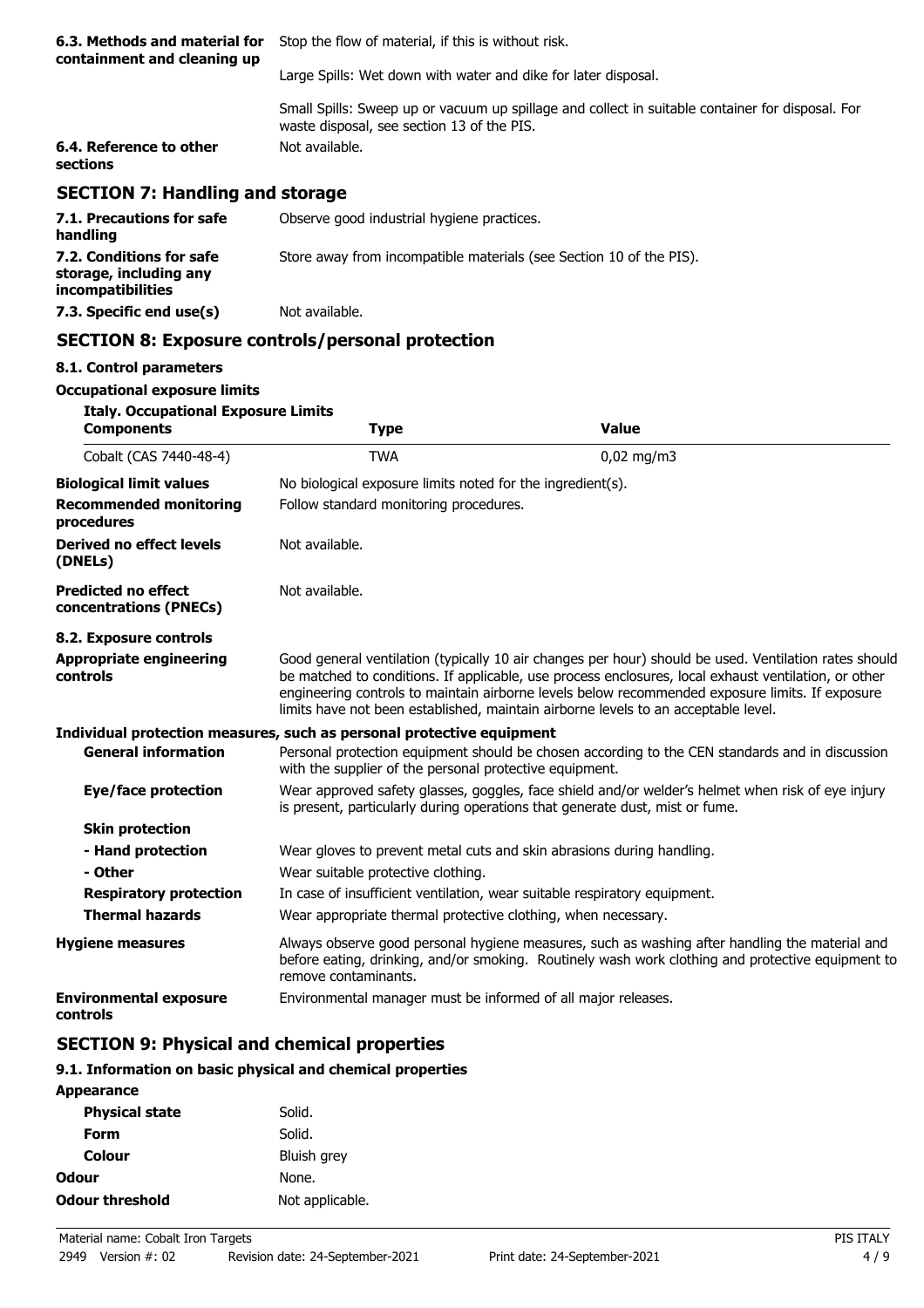| рH |                                                      | Not applicable.                               |
|----|------------------------------------------------------|-----------------------------------------------|
|    | Melting point/freezing point                         | 1495 °C (2723 °F) estimated / Not applicable. |
|    | <b>Initial boiling point and</b><br>boiling range    | Not applicable.                               |
|    | <b>Flash point</b>                                   | Not applicable.                               |
|    | <b>Evaporation rate</b>                              | Not applicable.                               |
|    | <b>Flammability (solid, gas)</b>                     | Not available.                                |
|    | <b>Upper/lower flammability or explosive limits</b>  |                                               |
|    | <b>Flammability limit - lower</b><br>(%)             | Not applicable.                               |
|    | <b>Flammability limit - lower</b><br>(%) temperature | Not applicable.                               |
|    | <b>Flammability limit -</b><br>upper (%)             | Not applicable.                               |
|    | <b>Flammability limit -</b><br>upper (%) temperature | Not applicable.                               |
|    | <b>Explosive limit - lower (</b><br>%)               | Not applicable.                               |
|    | <b>Explosive limit - lower (</b><br>%) temperature   | Not applicable.                               |
|    | Explosive limit – upper<br>(%)                       | Not applicable.                               |
|    | <b>Explosive limit - upper (</b><br>%) temperature   | Not applicable.                               |
|    | Vapour pressure                                      | Not applicable.                               |
|    | <b>Vapour density</b>                                | Not applicable.                               |
|    | <b>Relative density</b>                              | Not applicable.                               |
|    | Solubility(ies)                                      |                                               |
|    | Solubility (water)                                   | Insoluble.                                    |
|    | <b>Partition coefficient</b><br>(n-octanol/water)    | Not applicable.                               |
|    | <b>Auto-ignition temperature</b>                     | Not applicable.                               |
|    | <b>Decomposition temperature</b>                     | Not applicable.                               |
|    | <b>Viscosity</b>                                     | Not applicable.                               |
|    | <b>Explosive properties</b>                          | Not explosive.                                |
|    | <b>Oxidising properties</b>                          | Not oxidising.                                |
|    | 9.2. Other information                               | No relevant additional information available. |
|    |                                                      |                                               |

## **SECTION 10: Stability and reactivity**

| 10.1. Reactivity                            | The product is stable and non-reactive under normal conditions of use, storage and transport |
|---------------------------------------------|----------------------------------------------------------------------------------------------|
| 10.2. Chemical stability                    | Material is stable under normal conditions.                                                  |
| 10.3. Possibility of hazardous<br>reactions | No dangerous reaction known under conditions of normal use.                                  |
| 10.4. Conditions to avoid                   | Contact with incompatible materials.                                                         |
| 10.5. Incompatible materials                | Strong oxidising agents.                                                                     |
| 10.6. Hazardous<br>decomposition products   | No hazardous decomposition products are known.                                               |

## **SECTION 11: Toxicological information**

**General information CCCUPATION** Occupational exposure to the substance or mixture may cause adverse effects.

### **Information on likely routes of exposure**

| <b>Inhalation</b>   | May cause irritation to the respiratory system.                        |  |
|---------------------|------------------------------------------------------------------------|--|
| <b>Skin contact</b> | May cause an allergic skin reaction.                                   |  |
| Eye contact         | Not likely, due to the form of the product.                            |  |
| <b>Ingestion</b>    | Harmful if swallowed.                                                  |  |
| Symptoms            | May cause respiratory irritation. May cause an allergic skin reaction. |  |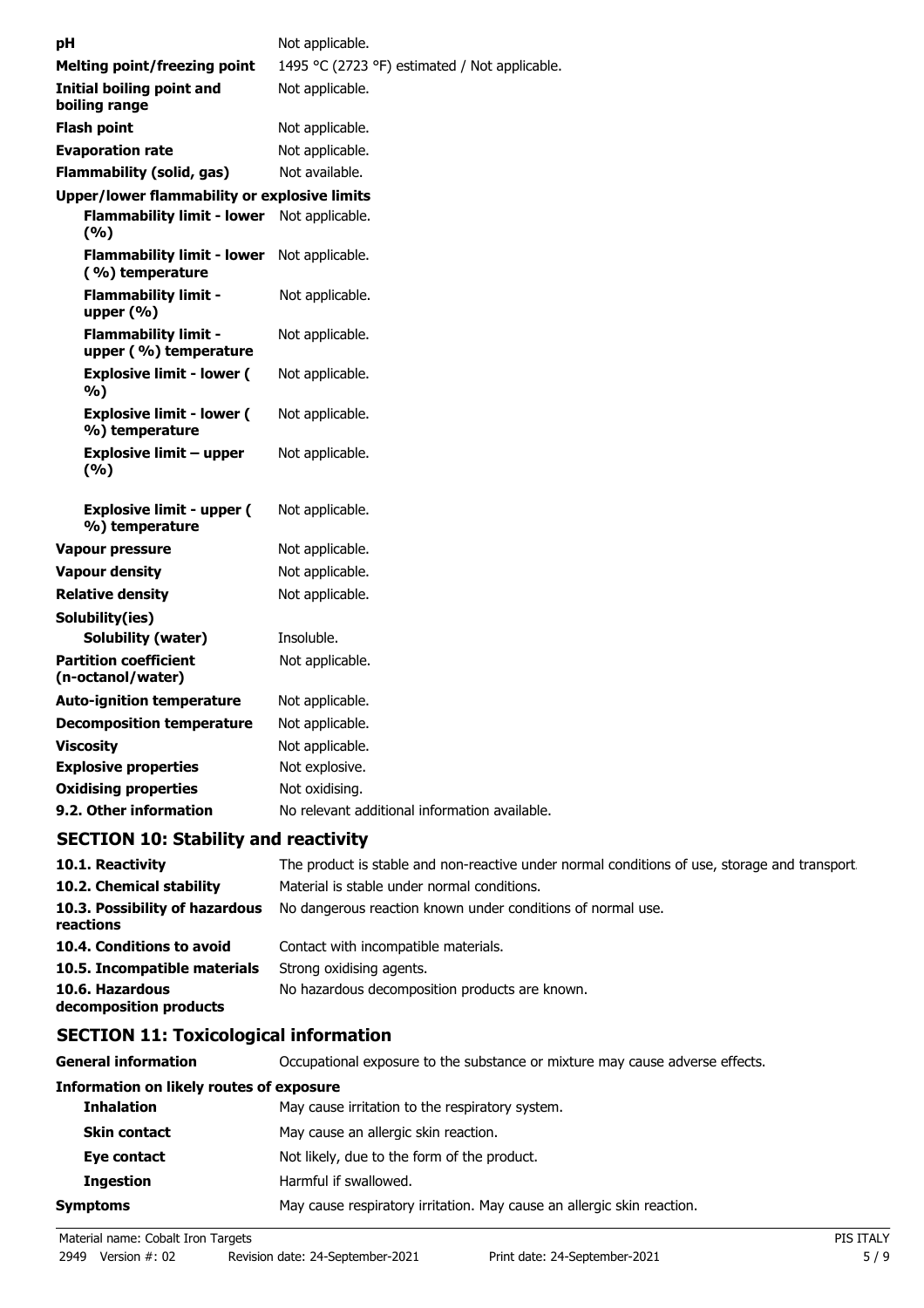#### **11.1. Information on toxicological effects**

| <b>Acute toxicity</b>                                 | Harmful if swallowed.                                                         |
|-------------------------------------------------------|-------------------------------------------------------------------------------|
| <b>Skin corrosion/irritation</b>                      | May be irritating to the skin.                                                |
| Serious eye damage/eye<br>irritation                  | Not likely, due to the form of the product.                                   |
| <b>Respiratory sensitisation</b>                      | May cause allergy or asthma symptoms or breathing difficulties if inhaled.    |
| <b>Skin sensitisation</b>                             | May cause an allergic skin reaction.                                          |
| <b>Germ cell mutagenicity</b>                         | Not classified.                                                               |
| <b>Carcinogenicity</b>                                | May cause cancer.                                                             |
|                                                       | <b>IARC Monographs. Overall Evaluation of Carcinogenicity</b>                 |
| Cobalt (CAS 7440-48-4)                                | 2B Possibly carcinogenic to humans.                                           |
| <b>Reproductive toxicity</b>                          | Not classified.                                                               |
| Specific target organ toxicity<br>- single exposure   | May cause respiratory irritation.                                             |
| Specific target organ toxicity<br>- repeated exposure | Causes damage to organs through prolonged or repeated exposure by inhalation. |
| <b>Aspiration hazard</b>                              | Not an aspiration hazard.                                                     |
| Mixture versus substance<br>information               | No information available.                                                     |
| <b>Other information</b>                              | Not available.                                                                |

## **SECTION 12: Ecological information**

| 12.1. Toxicity                                            | The product is not classified as environmentally hazardous.                                                                                                                                |
|-----------------------------------------------------------|--------------------------------------------------------------------------------------------------------------------------------------------------------------------------------------------|
| 12.2. Persistence and<br>degradability                    | No data is available on the degradability of this substance.                                                                                                                               |
| 12.3. Bioaccumulative<br>potential                        | No data available.                                                                                                                                                                         |
| <b>Partition coefficient</b><br>n-octanol/water (log Kow) | Not available.                                                                                                                                                                             |
| <b>Bioconcentration factor (BCF)</b>                      | Not available.                                                                                                                                                                             |
| 12.4. Mobility in soil                                    | No data available.                                                                                                                                                                         |
| 12.5. Results of PBT and<br><b>vPvB</b> assessment        | Not a PBT or vPvB substance or mixture.                                                                                                                                                    |
| 12.6. Other adverse effects                               | No other adverse environmental effects (e.g. ozone depletion, photochemical ozone creation<br>potential, endocrine disruption, global warming potential) are expected from this component. |

## **SECTION 13: Disposal considerations**

#### **13.1. Waste treatment methods**

| <b>Residual waste</b>                  | Dispose of in accordance with local regulations. Empty containers or liners may retain some product<br>residues. This material and its container must be disposed of in a safe manner (see: Disposal<br>instructions).                                                                                                                            |
|----------------------------------------|---------------------------------------------------------------------------------------------------------------------------------------------------------------------------------------------------------------------------------------------------------------------------------------------------------------------------------------------------|
| <b>Contaminated packaging</b>          | Since emptied containers may retain product residue, follow label warnings even after container is<br>emptied. Empty containers should be taken to an approved waste handling site for recycling or<br>disposal.                                                                                                                                  |
| <b>EU waste code</b>                   | The Waste code should be assigned in discussion between the user, the producer and the waste<br>disposal company.                                                                                                                                                                                                                                 |
| <b>Disposal</b><br>methods/information | Collect and reclaim or dispose in sealed containers at licensed waste disposal site. Do not allow this<br>material to drain into sewers/water supplies. Do not contaminate ponds, waterways or ditches with<br>chemical or used container. Dispose of contents/container in accordance with<br>local/regional/national/international regulations. |
| <b>Special precautions</b>             | Dispose in accordance with all applicable regulations.                                                                                                                                                                                                                                                                                            |

## **SECTION 14: Transport information**

### **ADR**

| 14.1. UN number                  | <b>UN3178</b>                      |  |
|----------------------------------|------------------------------------|--|
| 14.2. UN proper shipping         | FLAMMABLE SOLID, INORGANIC, N.O.S. |  |
| name                             |                                    |  |
| 14.3. Transport hazard class(es) |                                    |  |
| <b>Class</b>                     | 4.1                                |  |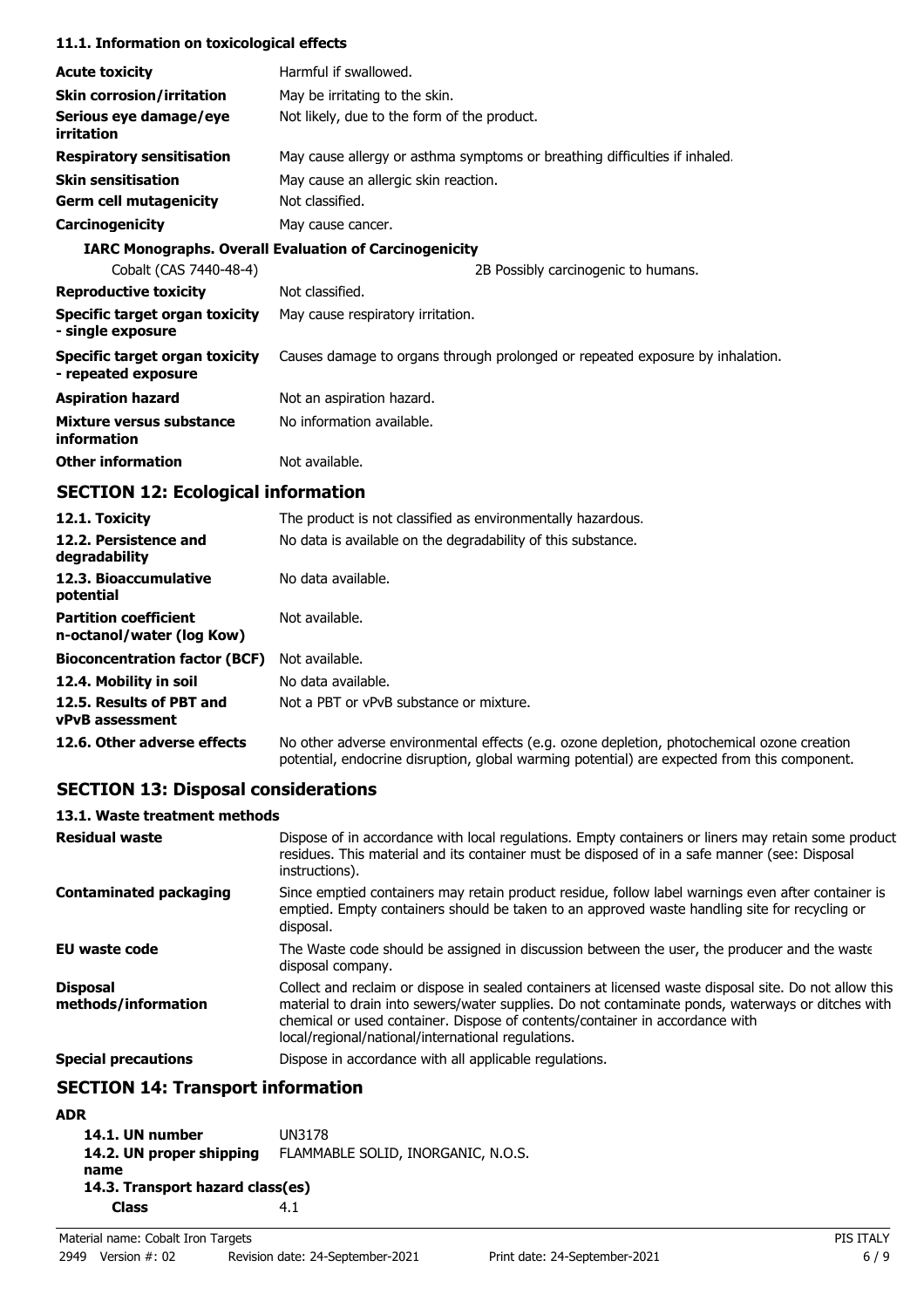**Subsidiary risk Label(s)** 4.1 **Hazard No. (ADR)** 40 **Tunnel restriction** E **code 14.4. Packing group III 14.5. Environmental** No. **hazards 14.6. Special precautions** Read safety instructions, SDS and emergency procedures before handling. **for user RID 14.1. UN number** UN3178 **14.2. UN proper shipping** FLAMMABLE SOLID, INORGANIC, N.O.S. **name Class** 4.1 **14.3. Transport hazard class(es) Subsidiary risk Label(s)** 4.1 14.4. Packing group **III 14.5. Environmental** No. **hazards 14.6. Special precautions** Read safety instructions, SDS and emergency procedures before handling. **for user ADN 14.1. UN number** UN3178 **14.2. UN proper shipping** FLAMMABLE SOLID, INORGANIC, N.O.S. **name Class** 4.1 **14.3. Transport hazard class(es) Subsidiary risk Label(s)** 4.1 **14.4. Packing group III 14.5. Environmental** No. **hazards 14.6. Special precautions** Read safety instructions, SDS and emergency procedures before handling. **for user IATA 14.1. UN number** UN3178 **14.2. UN proper shipping** Flammable solid, inorganic, n.o.s. **name Class** 4.1 **14.3. Transport hazard class(es) Subsidiary risk** 14.4. Packing group **III 14.5. Environmental** No. **hazards ERG Code** 3L **14.6. Special precautions** Read safety instructions, SDS and emergency procedures before handling. **for user Passenger and cargo** Allowed with restrictions. **aircraft Other information Cargo aircraft only** Allowed with restrictions. **IMDG 14.1. UN number** UN3178 **14.2. UN proper shipping** FLAMMABLE SOLID, INORGANIC, N.O.S. **name Class** 4.1 **14.3. Transport hazard class(es) Subsidiary risk 14.4. Packing group III Marine pollutant** No. **14.5. Environmental hazards EmS** F-A, S-G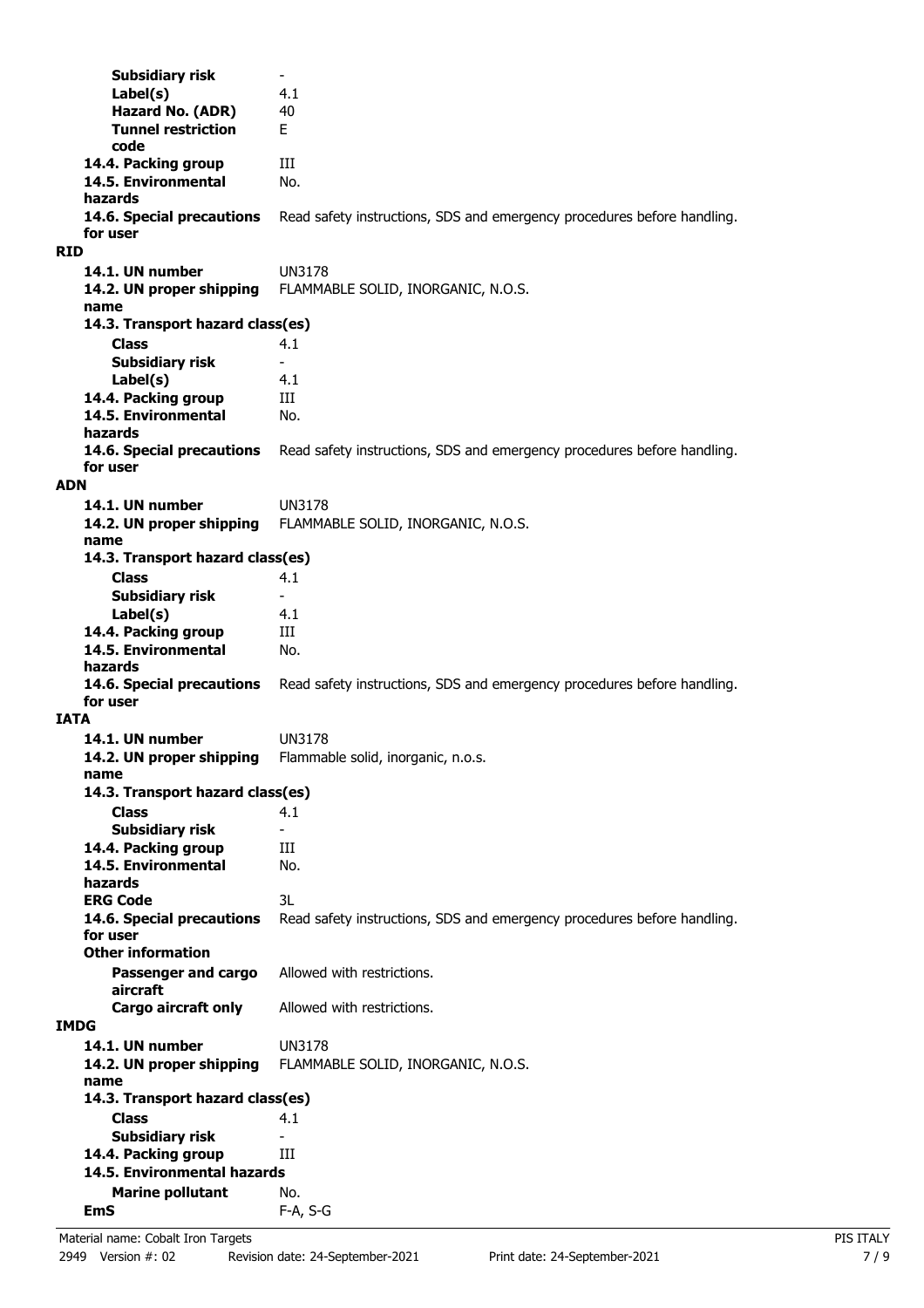14.6. Special precautions Read safety instructions, SDS and emergency procedures before handling. **for user**





### **SECTION 15: Regulatory information**

**15.1. Safety, health and environmental regulations/legislation specific for the substance or mixture**

#### **EU regulations**

**Regulation (EC) No. 1005/2009 on substances that deplete the ozone layer, Annex I and II, as amended** Not listed.

**Regulation (EU) 2019/1021 On persistent organic pollutants (recast), as amended** Not listed.

**Regulation (EU) No. 649/2012 concerning the export and import of dangerous chemicals, Annex I, Part 1 as amended**

Not listed.

**Regulation (EU) No. 649/2012 concerning the export and import of dangerous chemicals, Annex I, Part 2 as amended**

Not listed.

**Regulation (EU) No. 649/2012 concerning the export and import of dangerous chemicals, Annex I, Part 3 as amended**

Not listed.

**Regulation (EU) No. 649/2012 concerning the export and import of dangerous chemicals, Annex V as amended** Not listed.

**Regulation (EC) No. 166/2006 Annex II Pollutant Release and Transfer Registry, as amended** Not listed.

**Regulation (EC) No. 1907/2006, REACH Article 59(10) Candidate List as currently published by ECHA** Not listed.

#### **Authorisations**

**Regulation (EC) No. 1907/2006, REACH Annex XIV Substances subject to authorization, as amended** Not listed.

#### **Restrictions on use**

**Regulation (EC) No. 1907/2006, REACH Annex XVII Substances subject to restriction on marketing and use as amended**

Not listed.

**Directive 2004/37/EC: on the protection of workers from the risks related to exposure to carcinogens and mutagens at work, as amended.**

Not listed.

#### **Other EU regulations**

| Not listed.                         | Directive 2012/18/EU on major accident hazards involving dangerous substances, as amended                                                                                                                                                                                                                                                                 |
|-------------------------------------|-----------------------------------------------------------------------------------------------------------------------------------------------------------------------------------------------------------------------------------------------------------------------------------------------------------------------------------------------------------|
| <b>Other regulations</b>            | The product is classified and labelled in accordance with Regulation (EC) 1272/2008 (CLP<br>Regulation) as amended.                                                                                                                                                                                                                                       |
| <b>National regulations</b>         | According to Directive 92/85/EEC as amended, pregnant women should not work with the product,<br>if there is the least risk of exposure.                                                                                                                                                                                                                  |
|                                     | Young people under 18 years old are not allowed to work with this product according to EU<br>Directive 94/33/EC on the protection of young people at work, as amended. Follow national<br>regulation on the protection of workers from the risks of exposure to carcinogens and mutagens at<br>work, in accordance with Directive 2004/37/EC, as amended. |
| 15.2. Chemical safety<br>assessment | No Chemical Safety Assessment has been carried out.                                                                                                                                                                                                                                                                                                       |